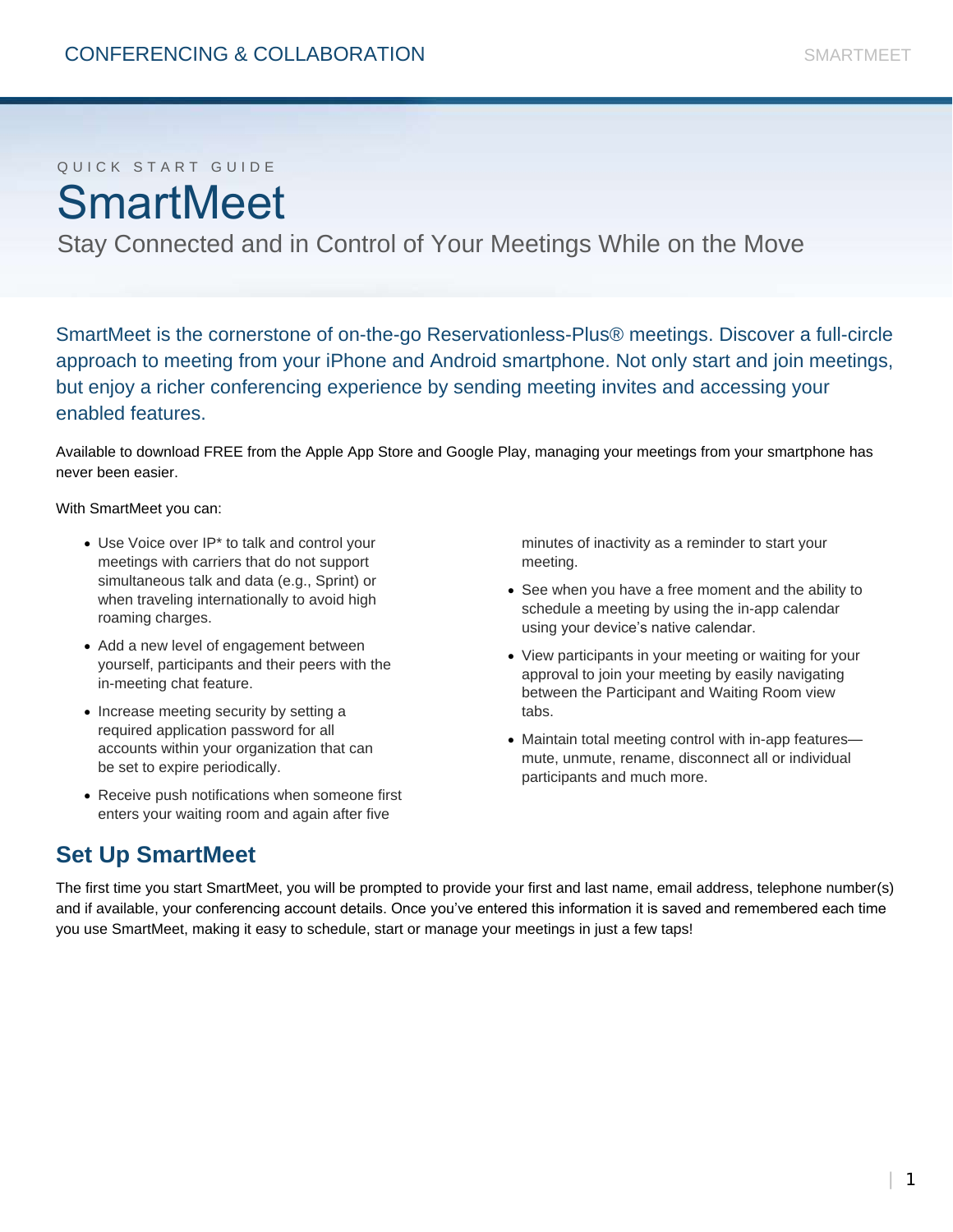### **Add User Details (The First Time You Use SmartMeet)**

- 1. On the Welcome screen, enter your name and email address.
- 2. Tap **Phone Numbers** and add one or more numbers (default fields include Home, Mobile, Work and Other).
- 3. If desired, toggle Password Protection on and select a unique combination of letters and numbers. Tap **Next**.
- 4. On the following screen, if you would like to start meetings with your account, enter your conference code and leader PIN.
- 5. By default, Call Me is enabled, but you have the option to turn this on or off. If enabled, select if prefer to receive push notifications. Tap **Next**.
- 6. After your account has been verified, choose your default dial-in number or tap **Finish** to skip directly to the Home screen.

**Edit User Details from the Settings Screen**

- 1. Select **Settings**.
- 2. Select **User Details** and **Edit**.
- 3. Change your user details and tap **Done**.

## **Start a Meeting**

You can start a meeting from SmartMeet's Home screen by tapping **Start Meeting**.

### **Start a Meeting with Call Me**

When starting a meeting with Call Me enabled, SmartMeet automatically dials your selected telephone number and connects you to the meeting. Call Me numbers can be added, modified or deleted from the User Details screen.

*NOTE: Meeting creation/starting a meeting are only available to moderators and users with active accounts.*

- 1. On the Home screen, tap **Start Meeting**.
- 2. Select a Call Me number. To change your number, tap the **Call Me** field and select a new number from the list or to add a new Call Me number, tap **Manual Entry**.
- 3. Tap **Start Meeting Now**.

### **Start a Meeting with Dial-In**

When starting a meeting with Call Me disabled, you must dial into SmartMeet to launch your meeting. SmartMeet comes with an extensive list of international dial-in numbers to accommodate connections from anywhere in the world.

**By default, the primary dial-in number is the standard local toll-free number for each meeting profile.**

*NOTE: Meeting creation/starting a meeting are only available to moderators and users with active accounts.* 

- 1. On the Home screen, tap **Start Meeting**.
- 2. Select a dial-in number.

The default number is your primary toll-free dial-in; to change your dial-in number, tap the **Dial-In Number** field and select a new number from the list.

| <b>Add Account</b>            |    |
|-------------------------------|----|
|                               |    |
| Currence Cool Participant     |    |
| <b>ALTER</b><br>site PAUL and |    |
| <b>Cuit the and react</b>     | w  |
| Call Me                       | OH |
| <b>Push Notifications</b>     | ON |
| Ecropol Your Account Details? |    |
|                               |    |
|                               |    |

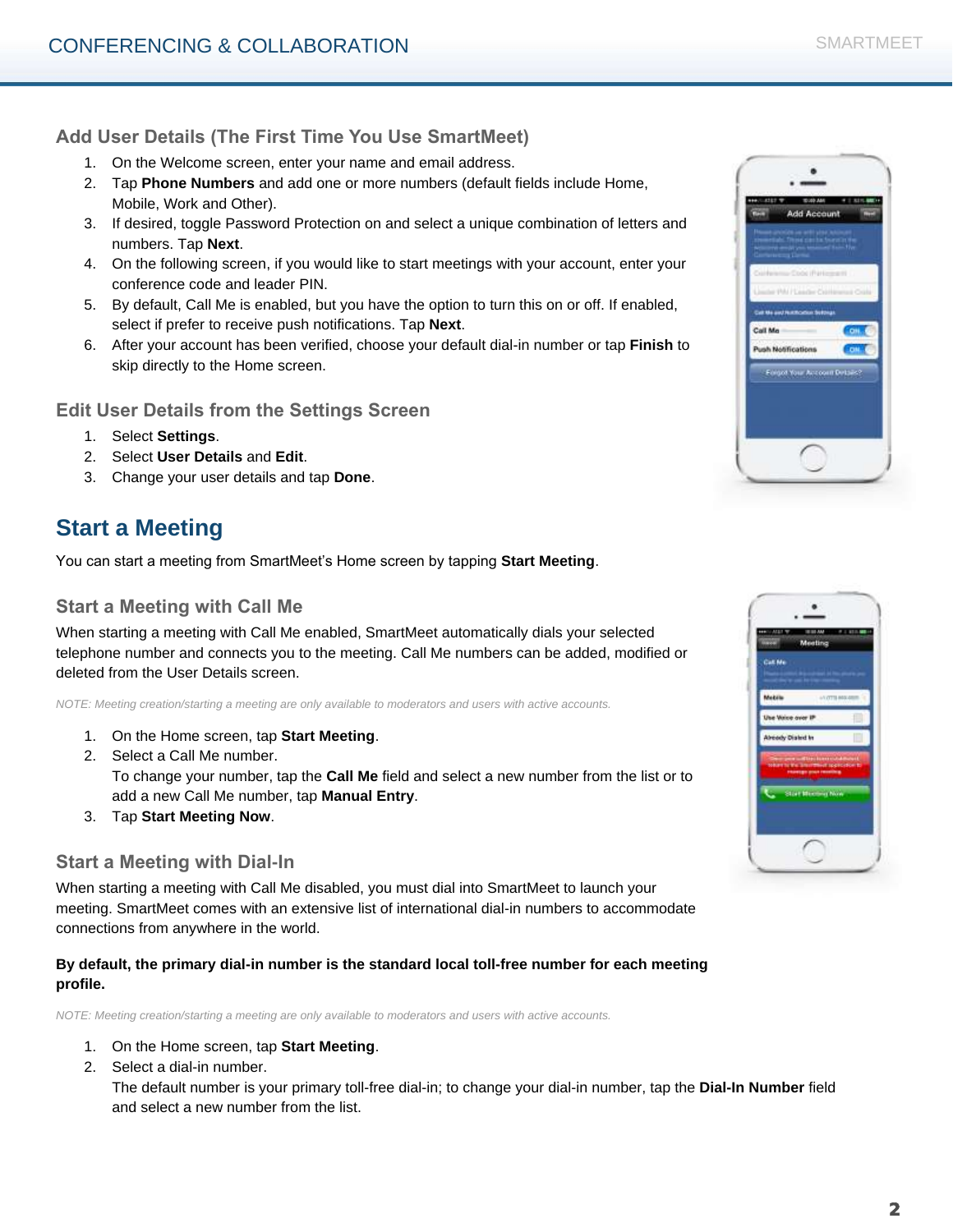#### 3. Tap **Start Meeting Now**.

#### **Start a Meeting with Already Dialed In Selected**

If you previously connected to a meeting using the desktop client, a landline, or if you manually dialed into the meeting outside of SmartMeet, you can join via SmartMeet, by selecting the **Already Dialed In** option when starting a meeting. This option allows you to easily switch from desktop to mobile for the same meeting or to assume management of a meeting using SmartMeet options.

*NOTE: Joining a meeting with Already Dialed In selected may require you to synchronize connections.*

- 1. On the Home screen, tap **Start Meeting**.
- 2. Using either Call Me or Dial In, select the **Already Dialed In** option.
- 3. Tap **Connect Now**.

#### **Start a Meeting with Voice over IP (VoIP)\***

When starting a meeting with VoIP, it must first be authorized by your organization in order for it to be provisioned and enabled in our system. In addition, to ensure VoIP is available in your country, you must accept to enable the locationbased feature.

- 1. On the Home screen, tap **Start Meeting**.
- 2. Choose **Use Voice over IP**.
- 3. Tap **Connect Now**.

### **Join a Meeting**

You can join any meeting you are invited to from SmartMeet's Home screen by tapping **Join Meeting**.

You can also use the Already Dialed In option to rejoin a meeting in progress that you have previously joined by landline, desktop client or from outside of SmartMeet.

**Join a Meeting from the Home Screen**

- 1. On the Home screen, tap **Join a Meeting**.
- 2. Select the meeting profile from either the **Favorites** or **History** tabs.
- 3. If you have added the moderator's meeting profile to your Favorites list, tap **Favorites**. If you have previously attended their meetings, but do not have their meeting profile, tap **History**.
- 4. If Call Me is enabled, select a Call Me number. To change your number, tap the **Call Me** field and select a new number from the list. To add a new Call Me number, tap **Manual Entry**.
- 5. If Call Me is disabled, select a dial-in number. To change your dial-in number, tap the **Dial-In Number** field and select a new number from the list.
- 6. Tap **Join Meeting Now**.

**Join a Meeting with Already Dialed In Selected**

- 1. On the Home screen, tap **Join a Meeting**.
- 2. Using either Call Me or Dial In, select the **Already Dialed In** option.
- 3. Tap **Connect Now**.

*NOTE: You may be required to synchronize your connections after joining.*